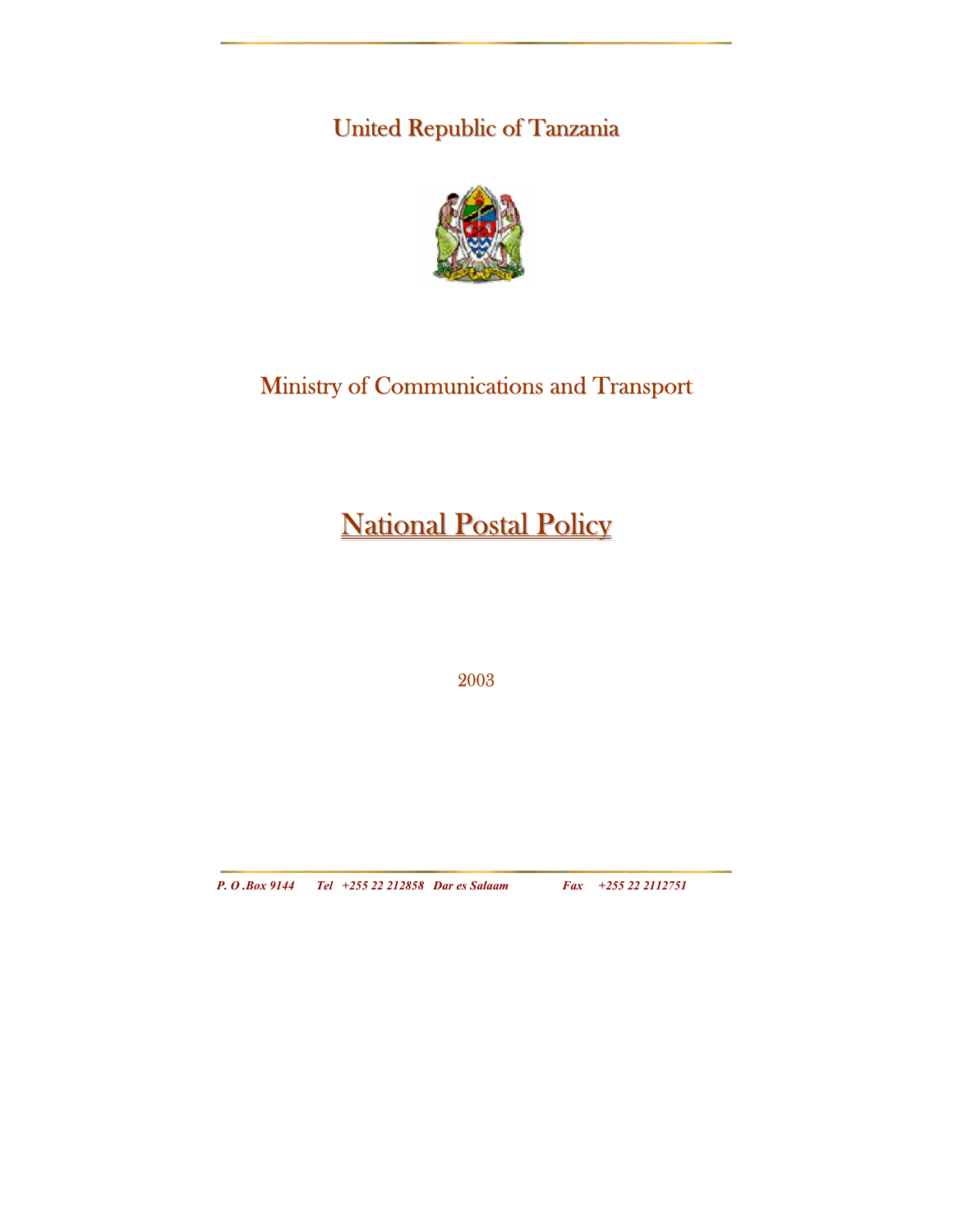## **Table of Contents**

| 1.0    |                                                          |  |  |  |
|--------|----------------------------------------------------------|--|--|--|
| 2.0    |                                                          |  |  |  |
| 3.1    |                                                          |  |  |  |
| 3.2.   |                                                          |  |  |  |
| 3.3.   |                                                          |  |  |  |
| 3.4.   |                                                          |  |  |  |
| 4.0    |                                                          |  |  |  |
| 4.1    |                                                          |  |  |  |
| 4.1.1. |                                                          |  |  |  |
|        | 4.1.2                                                    |  |  |  |
| 4.2    | POLICY OBJECTIVE: COMMERCIALIZATION OF THE PUBLIC POSTAL |  |  |  |
|        |                                                          |  |  |  |
|        | 4.21                                                     |  |  |  |
|        | 4.2.2                                                    |  |  |  |
| 4.3    | POLICY OBJECTIVE: EXPANSION AND MODERNIZATION OF THE     |  |  |  |
|        |                                                          |  |  |  |
|        | 4.3.2                                                    |  |  |  |
| 4.4    |                                                          |  |  |  |
| 5.0.   |                                                          |  |  |  |
| 5.1    |                                                          |  |  |  |
| 5.2    |                                                          |  |  |  |
| 5.3    |                                                          |  |  |  |
| 5.4    |                                                          |  |  |  |
| 5.5.   |                                                          |  |  |  |
| 6.0    |                                                          |  |  |  |
|        |                                                          |  |  |  |

**Ministry of Communications and Transport** 

 $\,$ i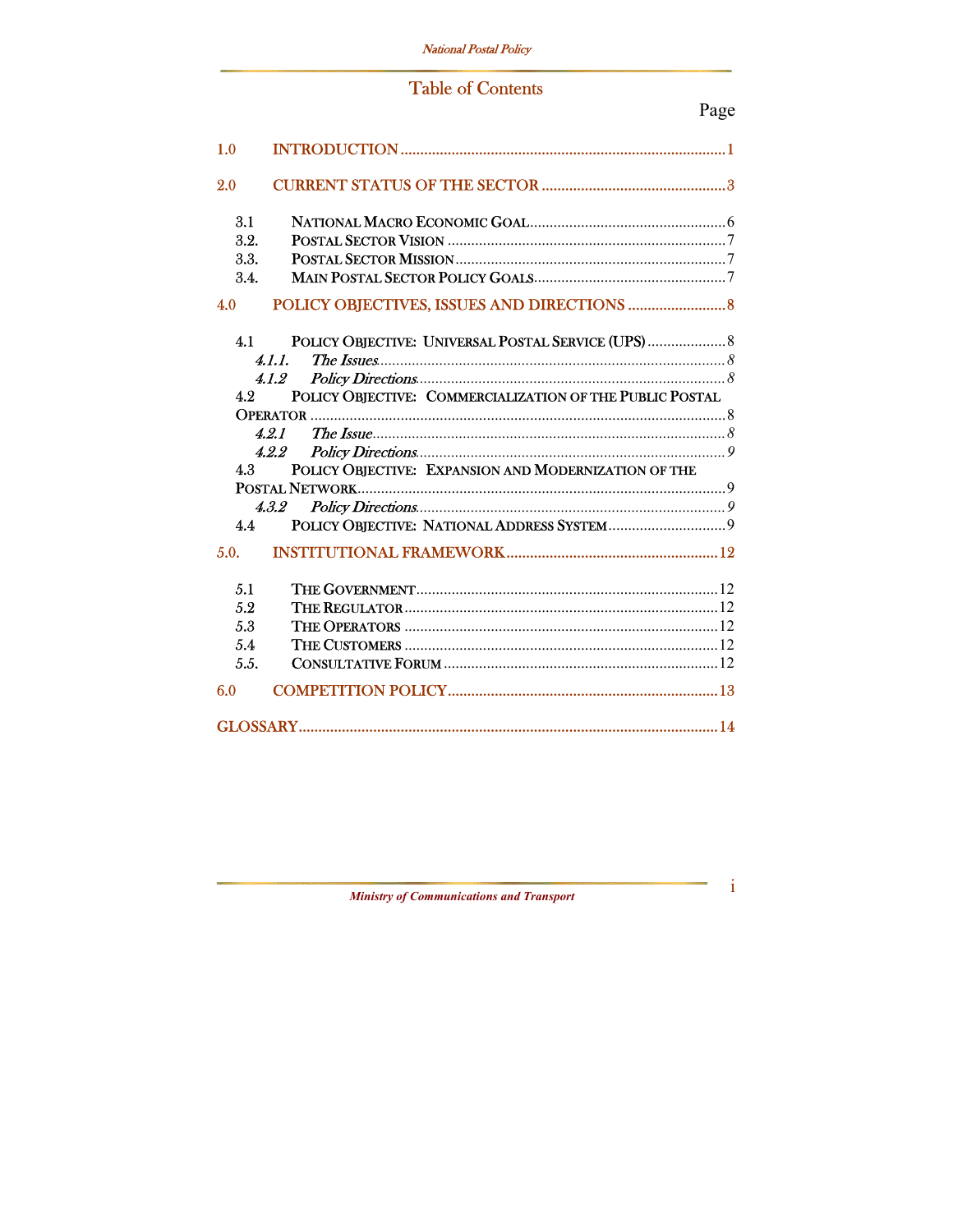#### 1.0 INTRODUCTION

- 1.1. The postal services in the United Republic of Tanzania are provided by the Tanzania Posts Corporation (TPC) as well as by a number of privately owned courier service companies. TPC, which is a government owned parastatal, provides the traditional letter, parcel, courier and other value added services. The TPC also carries out transfer of money and other financial services.
- 1.2. A developed postal sector creates a sustainable environment for economic development in any country. A modern postal system can help to provide logistical solutions to integrate data and information flows, physical movement of mails and financial transactions. The post can offer ordering and delivery functions for electronic commerce (e-commerce), and become a reliable center which provides payment services for business and customers. The use of postal retail outlets as access points to the Internet via public terminals is a major opportunity for exploitation in future.
- 1.3. The postal sector in Tanzania should ideally play a vital role in the development of the country by providing among others efficient physical communications to other sectors of the economy. Overall, it should therefore act as a catalyst to the socio-economic development of the country and the fulfillment of the aspirations of the nation.
- 1.4. The contribution of the postal sector to national development has been constrained by a number of limitations, among which are:
	- i. Inadequate investment which is essential for expansion of the network;
	- ii. Inadequate postal services in most areas but more acutely in the rural areas;
	- iii. Most of the equipment in use by the Public Postal Operator is insufficient and of outdated technology;
	- iv. Existence of a human resource base which is deficient in commercial expertise and lacks experience to operate in a competitive environment;
	- v. Lack of postal sector training facilities; and

*Ministry of Communications and Transport*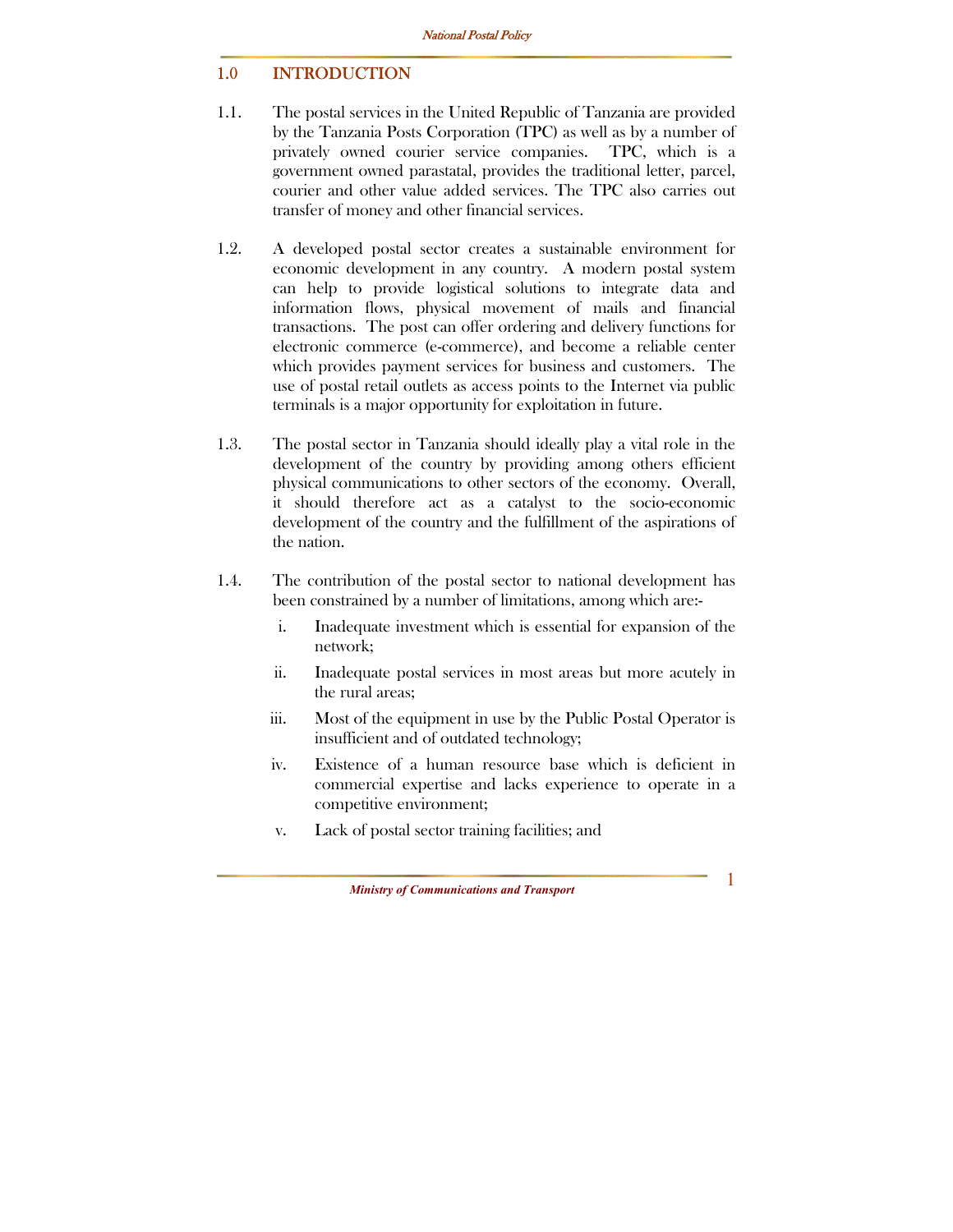- vi. Inadequate national infrastructure especially with regard to transportation, power and telecommunications.
- 1.4. In order to minimize the limitations and enable the postal service to contribute effectively towards the National Vision 2025 development goal, the pronouncement of a policy to guide the sector has become a top priority. This is more so since there has not existed any coherent policy for the Postal Sector. Therefore the National Postal Policy (NPP) provides the sector with a clear direction for its development, as well as provides a vital linkage with the policy directions of other sectors of the economy.

*Ministry of Communications and Transport*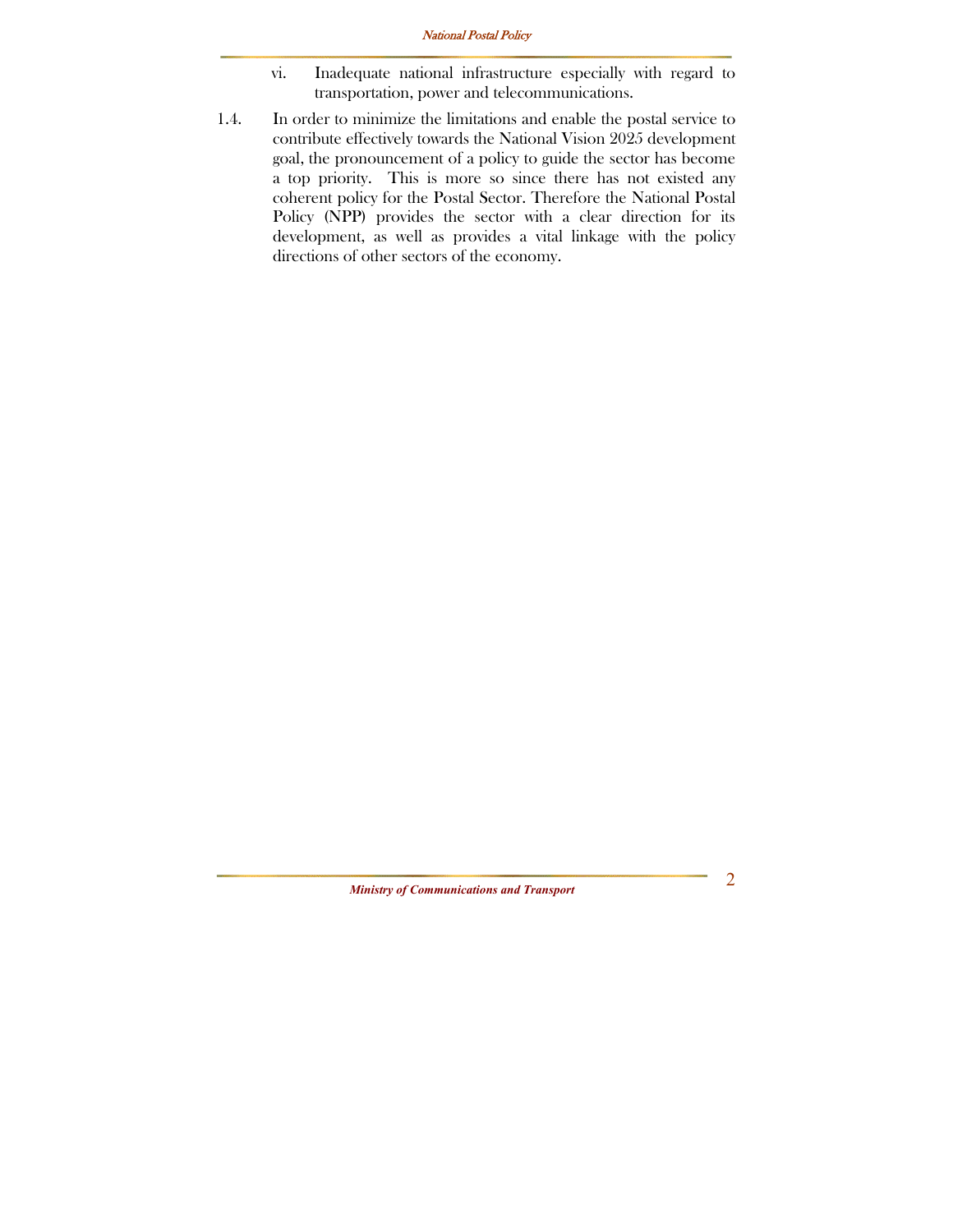#### 2.0 CURRENT STATUS OF THE SECTOR

- 2.1. The existing framework under which the postal sector is functioning was put into place with effect from January 1994 when wide ranging reform of the sector was made. Under the reforms, the roles of the various sector players were well defined and the Tanzania Posts and Telecommunications Corporation (TP & TC) was split into the following entities:
	- i. The Tanzania Communications Commission (TCC), as the regulator for the communications sector;
	- ii. The Tanzania Posts Corporation (TPC) as the Public Postal operator; and
	- iii. The Tanzania Telecommunication Company Ltd. (TTCL), as the dominant telecommunications services operator.

Prior to these reforms, the Tanzania Postal Bank (TPB) was established in 1992 as an independent entity operating within the TPC network on agency basis. Hitherto, the Tanzania Post Office Savings Bank was run off the TP & TC on an agency basis on behalf of the government. Currently TPC provides most of the outlets for TPB on an agency basis.

- 2.2. The current institutional structure of the postal sector is constituted of the Government which is responsible for policy formulation; the Regulator for licensing postal operators and overseeing compliance to licence conditions and ensuring a level playing field in the sector; postal operators for service provision and the customers as users of the postal services. The postal sector is partially liberalized whereby the Public Postal Operator (PPO) retains a reserved area in basic services while competing with other operators to provide domestic and international courier and other value added services.
- 2.1. The current network coverage of the Public Postal Operator stands at 430 Post Offices with an average of 79,140 inhabitants served per post office. The following comparative figures give an indication of the level of inadequacy of the Postal network in Tanzania:

*Ministry of Communications and Transport*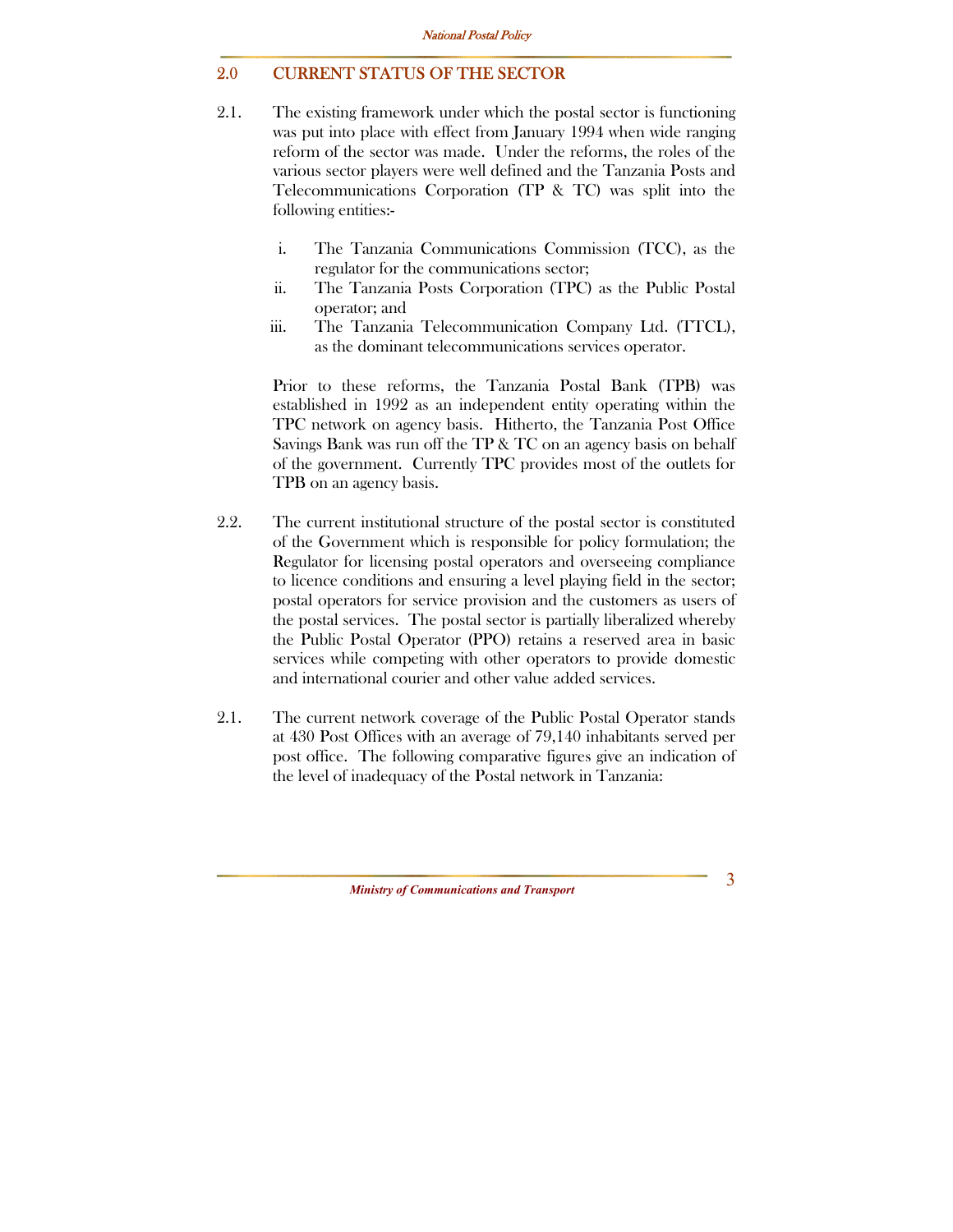| Kenya                                 | 32,247 | Inhabitants per Post Office |
|---------------------------------------|--------|-----------------------------|
| Republic of South Africa              | 16,500 | Inhabitants per Post Office |
| United Republic of Tanzania           | 79,140 | Inhabitants per Post Office |
| Arab Countries                        | 14,773 | Inhabitants per Post Office |
| Asia and Pacific                      | 8,675  | Inhabitants per Post Office |
| Latin America                         | 12,189 | Inhabitants per Post Office |
| Western Europe                        | 3,501  | Inhabitants per Post Office |
| Universal Postal Union (UPU) Standard | 7,558  | Inhabitants per Post Office |
|                                       |        |                             |

**<sup>\*</sup>Source:** Universal Postal Union and Pan African Postal Union Postal Statistics – December, 2001

- 2.4. The provision of postal services in the rural areas is even more inadequate with an average of 146,000 inhabitants being served per Subordinate Post Office which is usually run on an agency basis and its level of service is considerably lower.
- 2.5. Competition in the Postal Sector was first introduced in 1989 by utilizing an exceptional provision in the monopolistic postal law of the time thereby allowing the first private operator to be licensed to render courier services. The Communications Sector reforms of 1994 legally liberalized competition subject to adherence to license conditions set down by the regulator.

Provisions for the maintenance of a minimum level of a basic service by the TPC throughout the country at a uniform price have necessitated the imposition of licence conditions which has segmented the market accordingly. A reserved service area is applicable to letters and postcards of up to 500 grammes; packets and parcels of up to 10 kilogrammes and is designated as the Universal Postal Service (UPS) and is the preserve of the Public Postal Operator. Other operators are licensed to compete with TPC in the unreserved area.

2.6. Only limited automation is in application by the TPC in the provision of postal services due to limited resources. Automation in TPC has so far been confined to the use of computers for counter operations at selected regional offices; electronic provision of remittance services; track and trace facility of the Expedited Mail Service (EMS) and in the diagnostic testing of quality of mail service

*Ministry of Communications and Transport*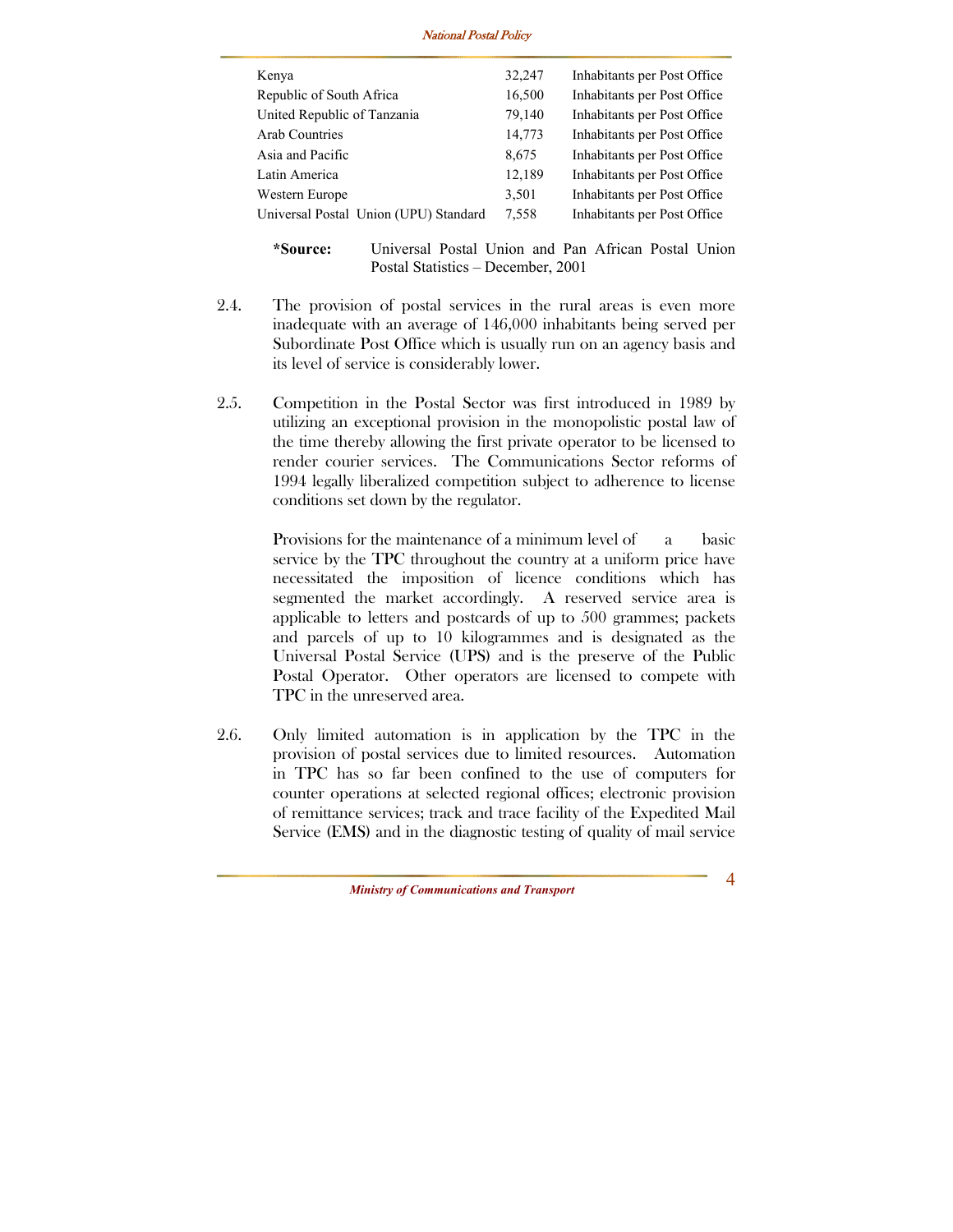provided. The major courier operators utilize computer technology in their acceptance and delivery services, as well as in tracking-andtracing mail consignments.

- 2.7. The Public Postal Operator has taken measures to assure security for postal items handled through its network by establishing a specialized unit. Measures taken include the use of electronic surveillance machines which are capable of monitoring theft, violation of postal articles and detecting some dangerous and prohibited articles sent through the post. TPC has also been cooperating with national security agencies, regional and international counterpart organizations in strengthening postal security.
- 2.8. The United Republic of Tanzania is signatory to the Universal Postal Union and the Pan African Postal Union Conventions, both of which are international treaties on the operation of postal services. Tanzania is also a signatory to the Southern African Development Co-operation Protocol on Transport, Communications and Meteorology which has provisions for coordination in postal services. Regional and international collaboration with other international bodies in postal services has also been vigorously pursued.

*Ministry of Communications and Transport*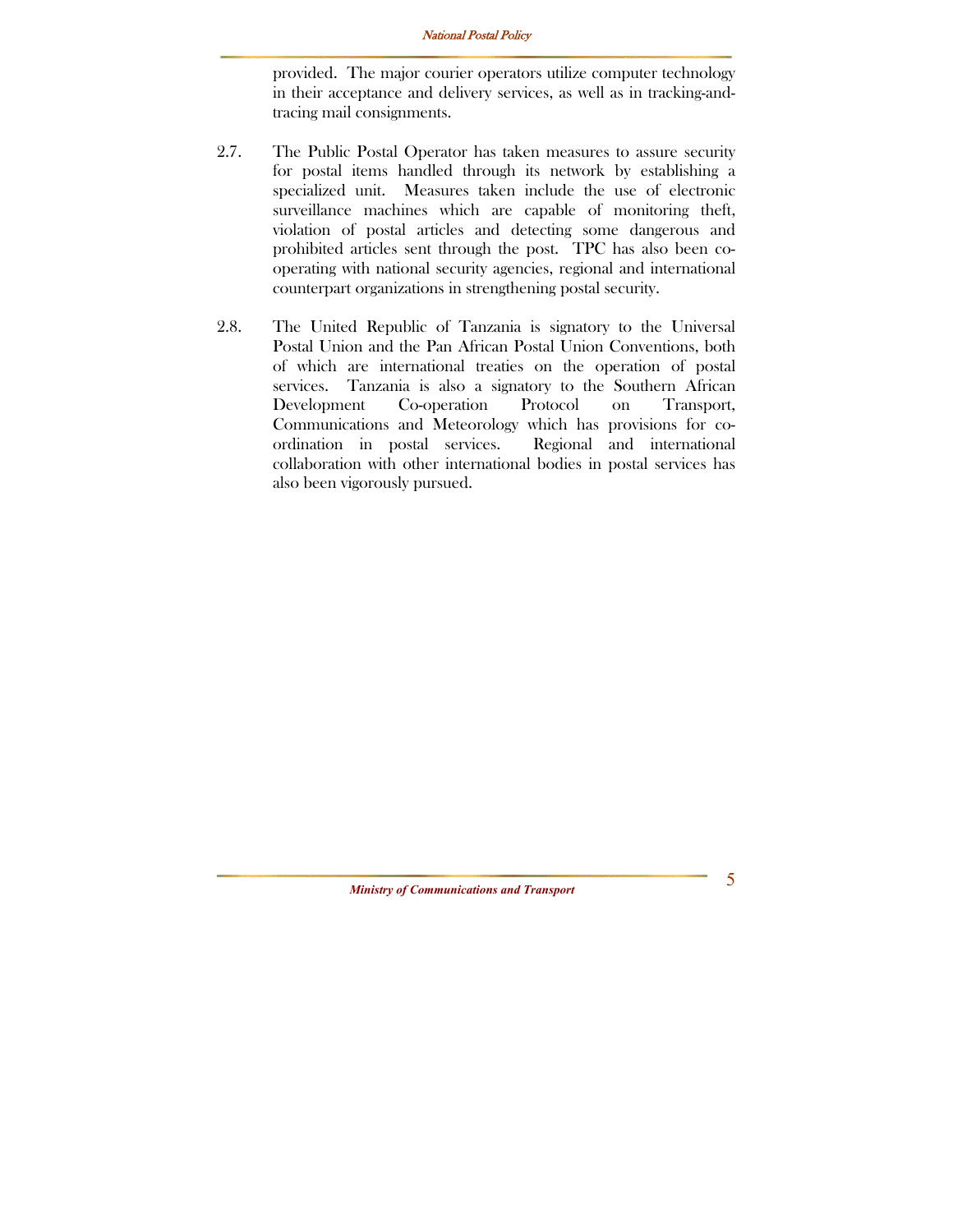#### 3.0 VISION AND MISSION

#### 3.1 National Macro Economic Goal

The long term National Vision 2025 development goal is to raise the standard of living of Tanzanians to a typical medium level developed country. The critical components of the goal include among others:-

- 3.1.1. To ensure sustainable development on inter-generation equity basis, such that the present generation derives benefits from the rational use of resources of the country without compromising the needs of future generations.
- 3.1.2. To build a strong, resilient and competitive economy capable of adapting to technological and market changes in the world economy;
- 3.1.3. To satisfy the basic needs of people, eradicating poverty and ensuring availability of productive employment opportunities;
- 3.1.4. To avail equal opportunity to all citizens to participate in and contribute to the development of the nation, paying particular attention to gender balance.

The fundamental targets of the vision include among others:

- i. To attain high levels of domestic savings, investment, and labour productivity through appropriate monetary policies; and
- ii. To achieve a GDP growth rate of 8% or more per annum.
- 3.1.5 In order to assist in the achievement of the above fundamental targets, the provision of effective, reliable and efficient postal services is of paramount importance. An efficient postal service is therefore considered to be among the critical requirements which will enable the national strategic goals to be achieved.

*Ministry of Communications and Transport*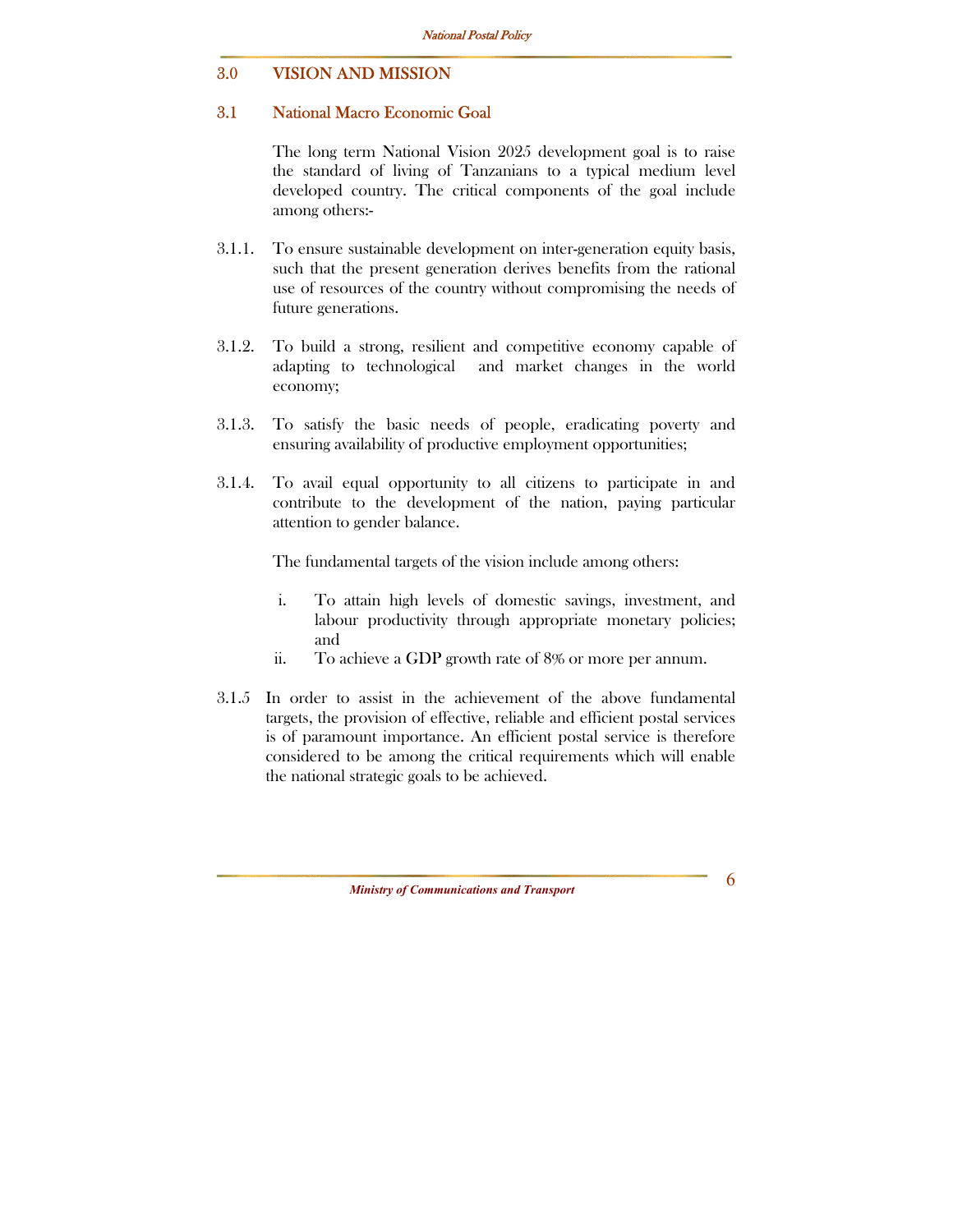#### 3.2. Postal Sector Vision

The National Postal Policy is aligned to the following vision statement:-

To ensure the provision of sustainable universal quality postal services to all segments of the population and sectors of the economy so that the postal sector in Tanzania effectively becomes part of the global info-communication society.

#### 3.3. Postal Sector Mission

Based on the above vision, the mission is:

To develop reliable, effective, efficient, secure postal services which will meet the needs of the population and support socio-economic development of the country.

#### 3.4. Main Postal Sector Policy Goals

The main Postal Sector policy goals are to:

- i. Develop a competitive environment for delivering efficient quality postal services;
- ii. Commercialize the services of the public postal operator
- iii. Involve private sector participation in the provision of postal services
- iv. Stimulate growth of the market for quality postal services
- v. Modernize the postal sector by utilizing appropriate state of the art technologies so as to satisfy diversified customer needs;
- vi. Facilitate effective and efficient utilization of public and private resources in order to increase the development and sustainability of the postal sector.

*Ministry of Communications and Transport*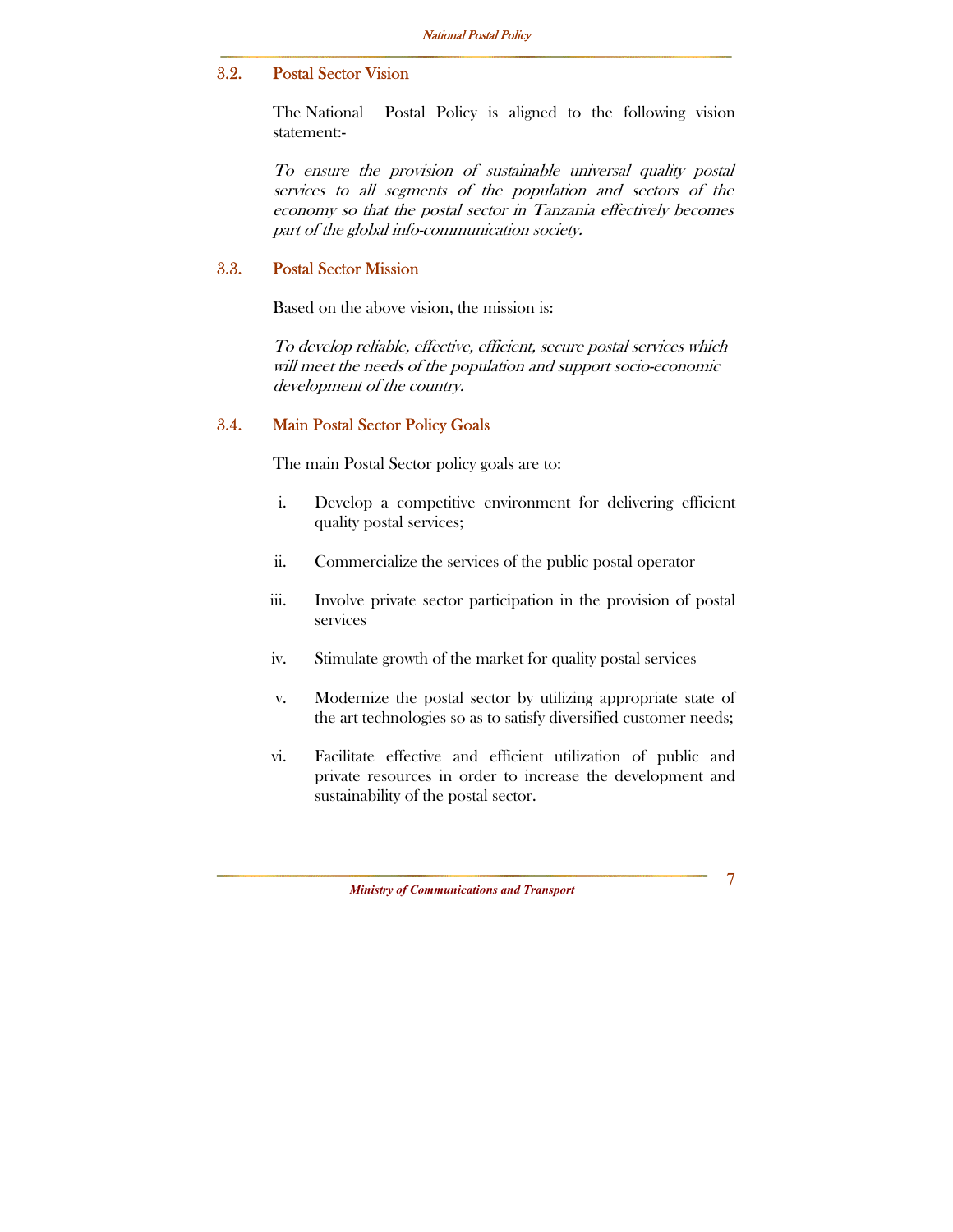#### 4.0 POLICY OBJECTIVES, ISSUES AND DIRECTIONS

The following are the policy objectives, issues and directions of the NPP.

#### 4.1 Policy Objective: Universal Postal Service (UPS)

To have efficient and effective basic postal services that reach all locations and people throughout the United Republic of Tanzania at an affordable price so as to meet the growing socio-economic and cultural requirements of the country as it works towards poverty alleviation and develops to a middle income economy by the year 2025. In view of the above, the Government will make effort to establish a special fund for the development of the postal services in the rural and underserved areas.

#### 4.1.1. The Issues

The National Postal Policy recognizes the need to ensure the provision of basic postal services to the whole population; and especially to the rural and economically disadvantaged areas of the country.

#### 4.1.2 Policy Directions

In order to adequately facilitate the provision of basic postal services, the Public Postal Operator will be charged with the responsibility of providing the universal postal service.

#### 4.2 Policy Objective: Commercialization of the Public Postal Operator

To have an efficient and effective commercially oriented Public Postal Operator so as to contribute to national socio-economic development.

#### 4.2.1 The Issue

The NPP recognizes the inherent weaknesses in the incumbent Public Postal Operator with respect to its capital structure, legal framework and commercial orientation. The NPP also recognizes

*Ministry of Communications and Transport*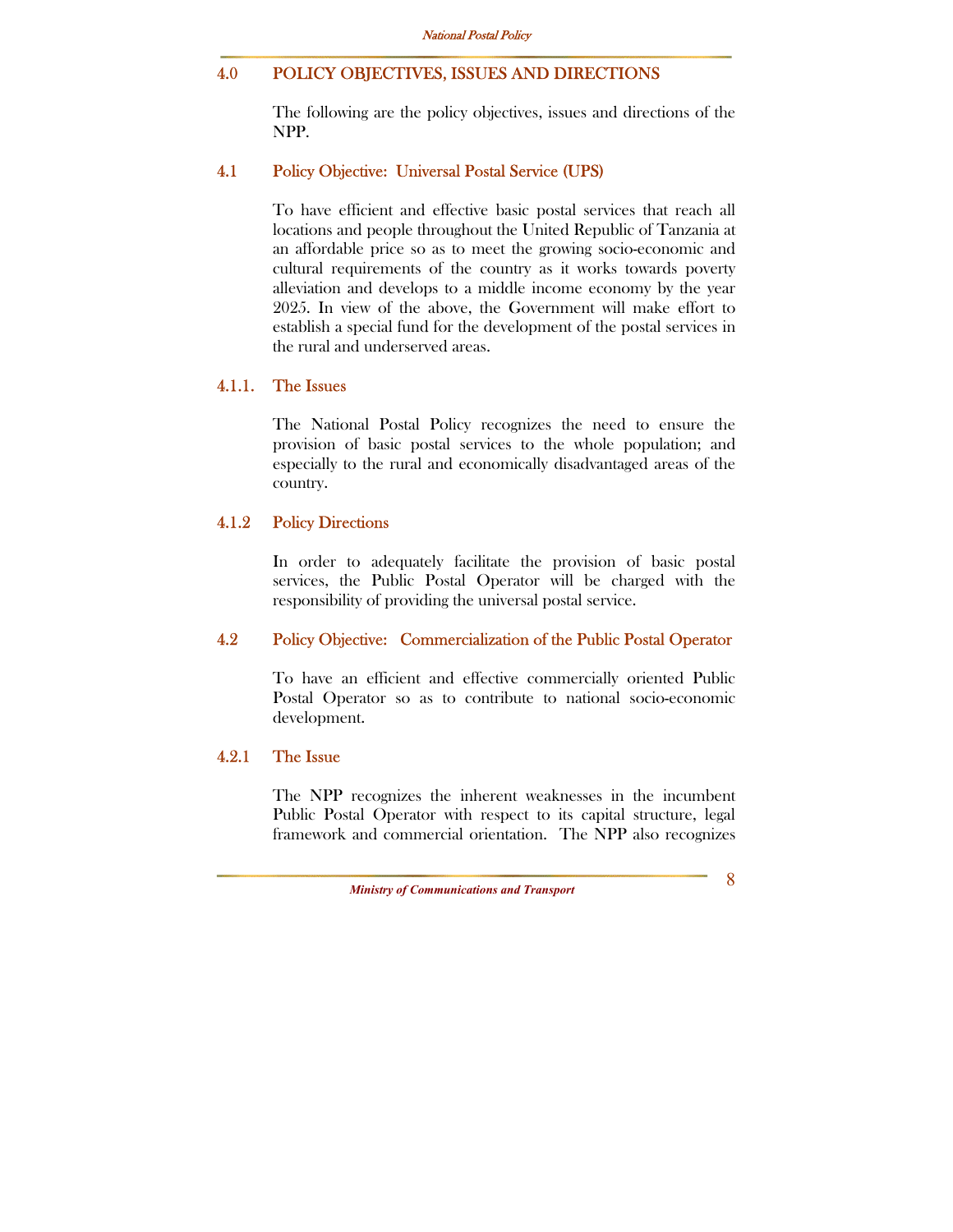that Government discourages subsidies and therefore the PPO must develop into a commercially viable entity.

#### 4.2.2 Policy Directions

In order to make the Public Postal Operator turn around financially and commercially so as to be able to provide efficient and competitive postal services, the incumbent PPO requires to be strengthened.

#### 4.3 Policy Objective: Expansion and Modernization of the Postal Network

To modernize and expand the postal network in order to meet the increasingly diversified needs of the customers.

#### 4.3.1 The Issues

The postal sector has been operating with an inadequate network and outdated equipment and technology.

#### 4.3.2 Policy Directions

Attract more investment and encourage technological development to enhance expansion and improve operational efficiency and quality of service.

#### 4.4 Policy Objective: National Address System

To have a comprehensive address system that includes among others street names and identification of buildings thus facilitating physical delivery of mail.

#### 4.4.1 The Issues

i. Tanzania does not have a comprehensive national address system that identifies streets and individual buildings and as a result mail has to be delivered through boxes which are located at post offices.

*Ministry of Communications and Transport*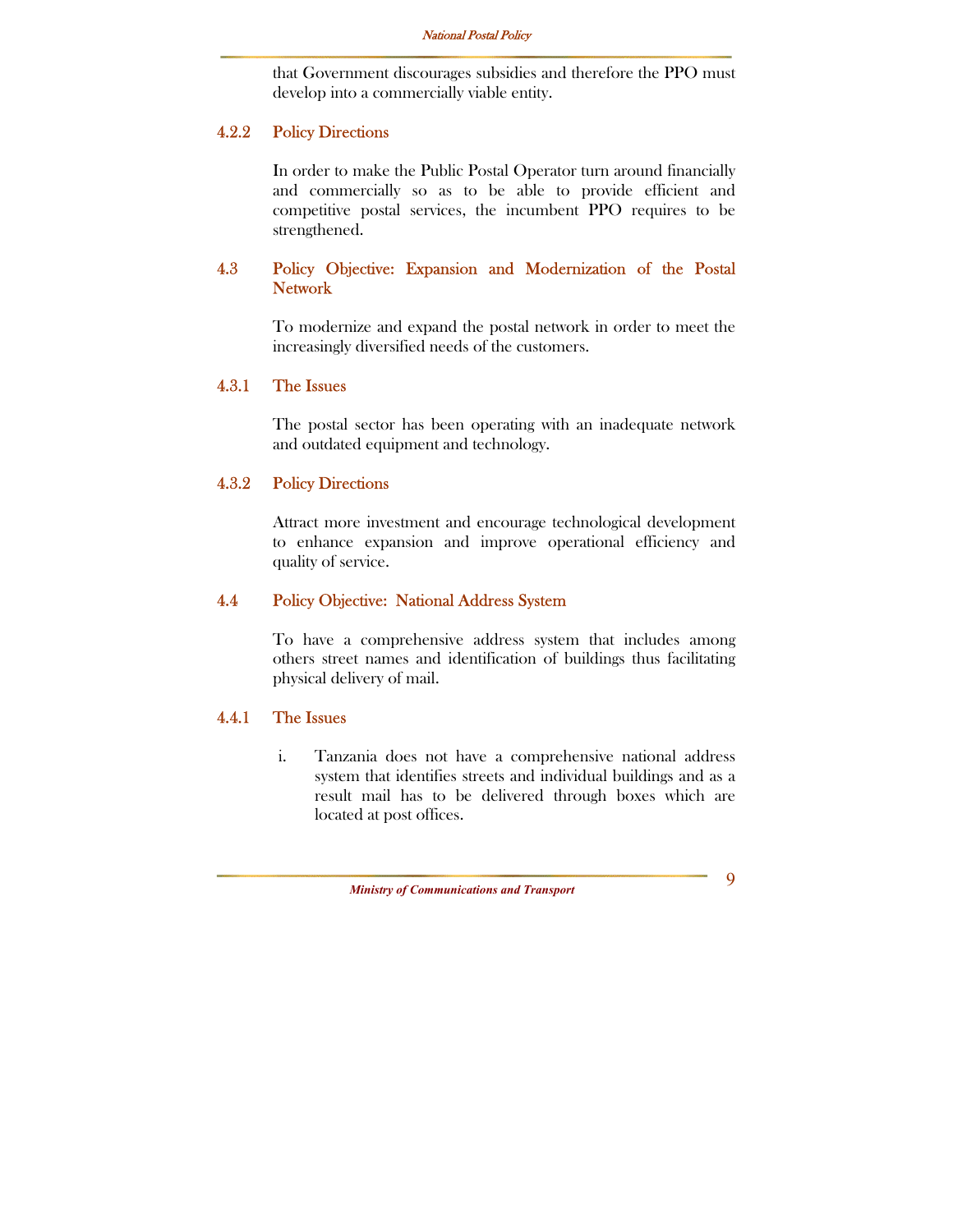ii. The lack of a standardized physical address system also limits attempts to increase productivity through the automation of mail handling and application of other modern postal systems.

#### 4.4.2 Policy Directions

Ensure the establishment and use of a comprehensive national address system.

#### 4.5 Policy Objective: Postal Security and Safety

To attain optimum security and safety in the provision of postal services in the country.

#### 4.5.1 The Issues

The postal services are faced with increased threats from modern day terrorism, as well as the prohibited dissemination of narcotics contraband and other undesirable articles. Theft, loss and violation of postal items is currently on the decline but remains a major concern.

#### 4.5.2 Policy Directions

Ensure there is security and safety in the provision of postal services.

#### **4.6 Policy Objective: Capacity Building**

To have a skilled and efficient human resources base that will effectively deliver the increasingly diversified postal services in the changing environment.

#### 4.6.1 The Issues

There are inadequate skills to handle technological development and the emerging complex logistics in the postal sector and, inadequate commercial orientation in the market place.

*Ministry of Communications and Transport*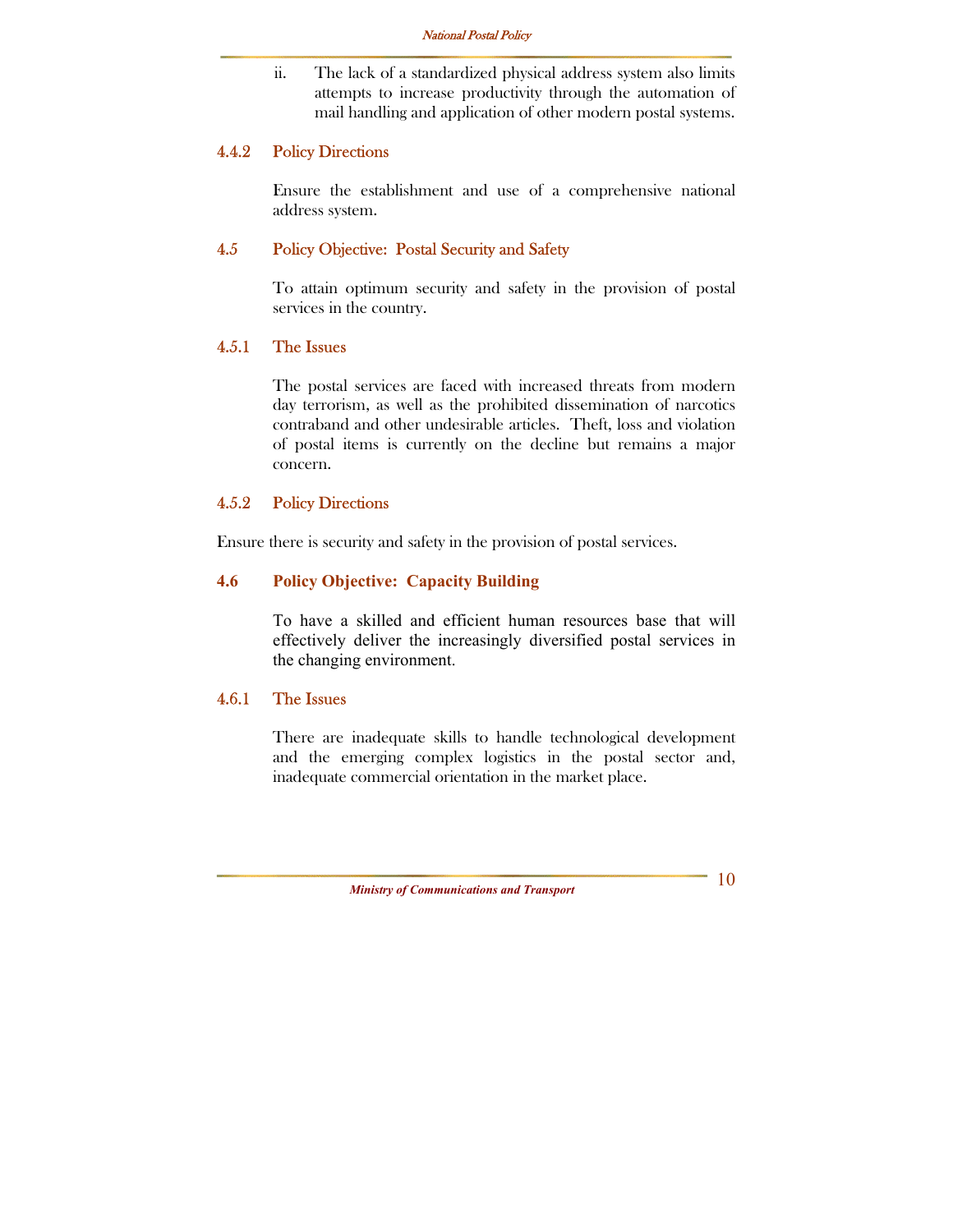#### 4.6.2 Policy Directions

Ensure availability and sustainability of local technical and managerial capacity to man the postal sector.

#### 4.7 Policy Objective: Gender Perspective

To provide equal opportunity to women to participate in the postal sector in order to contribute to the socio-economic development of the nation.

#### 4.7.1 The Issues

Due to discriminatory traditional practices, women have been disadvantaged in terms of educational and employment opportunities.

#### 4.7.2 Policy Directions

Ensure equal opportunity in recruitment and advancement of women in the postal sector.

#### 4.8 Policy Objective: International Co-operation

Foster international co-operation in postal matters.

#### 4.8.1 The Issues

The international dimension on the activities of the postal sector is comprised of commitment to international treaties, protocols and practices which must be complied with by the United Republic of Tanzania as a signatory.

#### 4.8.2 Policy Directions

Enhance international co-operation in the exchange of mail and information between the United Republic of Tanzania and other countries elsewhere in the world.

*Ministry of Communications and Transport*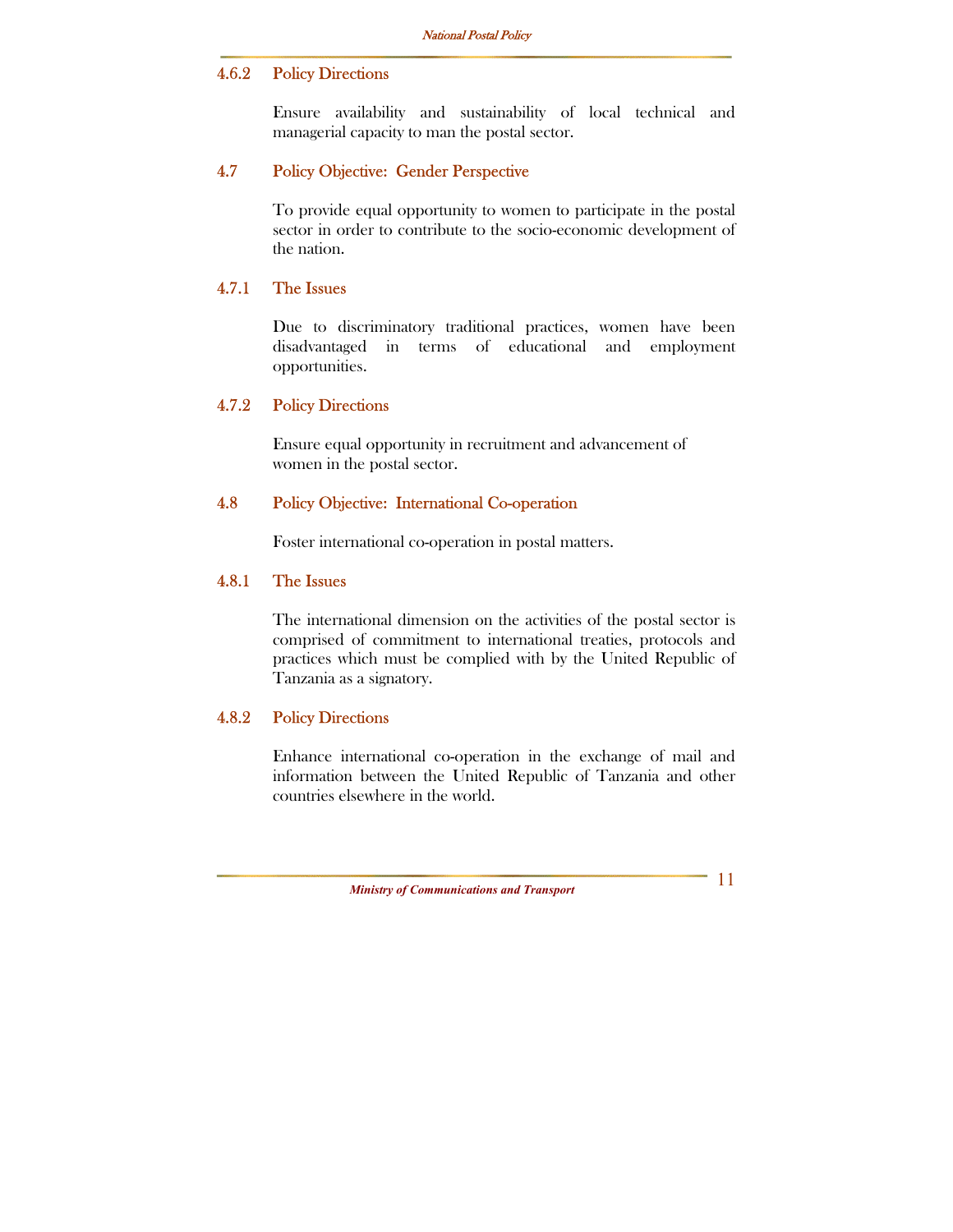#### 5.0. INSTITUTIONAL FRAMEWORK

The institutional framework of the postal sector comprises of the Government, the Regulator, Postal Operators and Customers. Their specific roles are as follows:-

#### 5.1 The Government

The Government will be charged with policy formulation, setting strategies and monitoring implementation.

#### 5.2 The Regulator

The specific functions of the Regulator will be to regulate and monitor development of the postal sector by:

- i. Ensuring provision of sufficient, reliable and efficient postal services throughout the country;
- ii. Monitoring of compliance with performance standards and codes of conduct in respect of postal services;
- iii. Ensuring the existence of a level playing field in the postal sector, so as to enhance competition.

#### 5.3 The Operators

The role of postal operators will be to provide domestic and international postal services.

#### 5.4 The Customers

The customers will be expected to utilize postal services and organize themselves into consumer protection groups to seek support for and champion their common interests.

#### 5.5. Consultative Forum

There will be formed a postal services consultation forum of stakeholders to provide for an effective platform of obtaining stakeholders view for the improvement of the services in the country.

*Ministry of Communications and Transport* 

 $-12$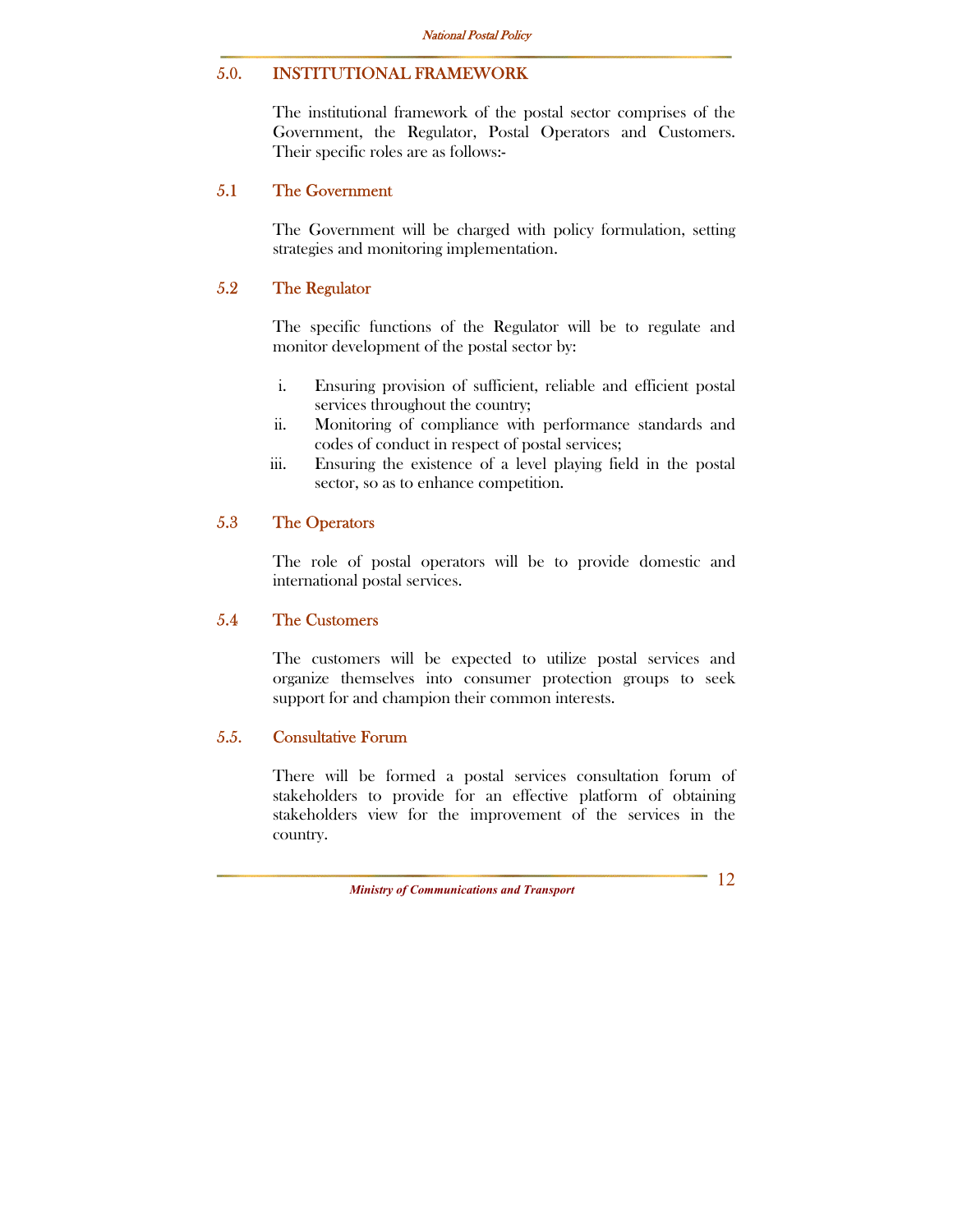### 6.0 COMPETITION POLICY

The National Postal Policy provides for increased competition in the unreserved service area as the best means of ensuring that postal services are provided as efficiently as possible and at competitive prices. Competition in the sector will be fostered by the continuing licensing of new players. This will increase customer choice and accelerate investment.

*Ministry of Communications and Transport* 

 $-13$